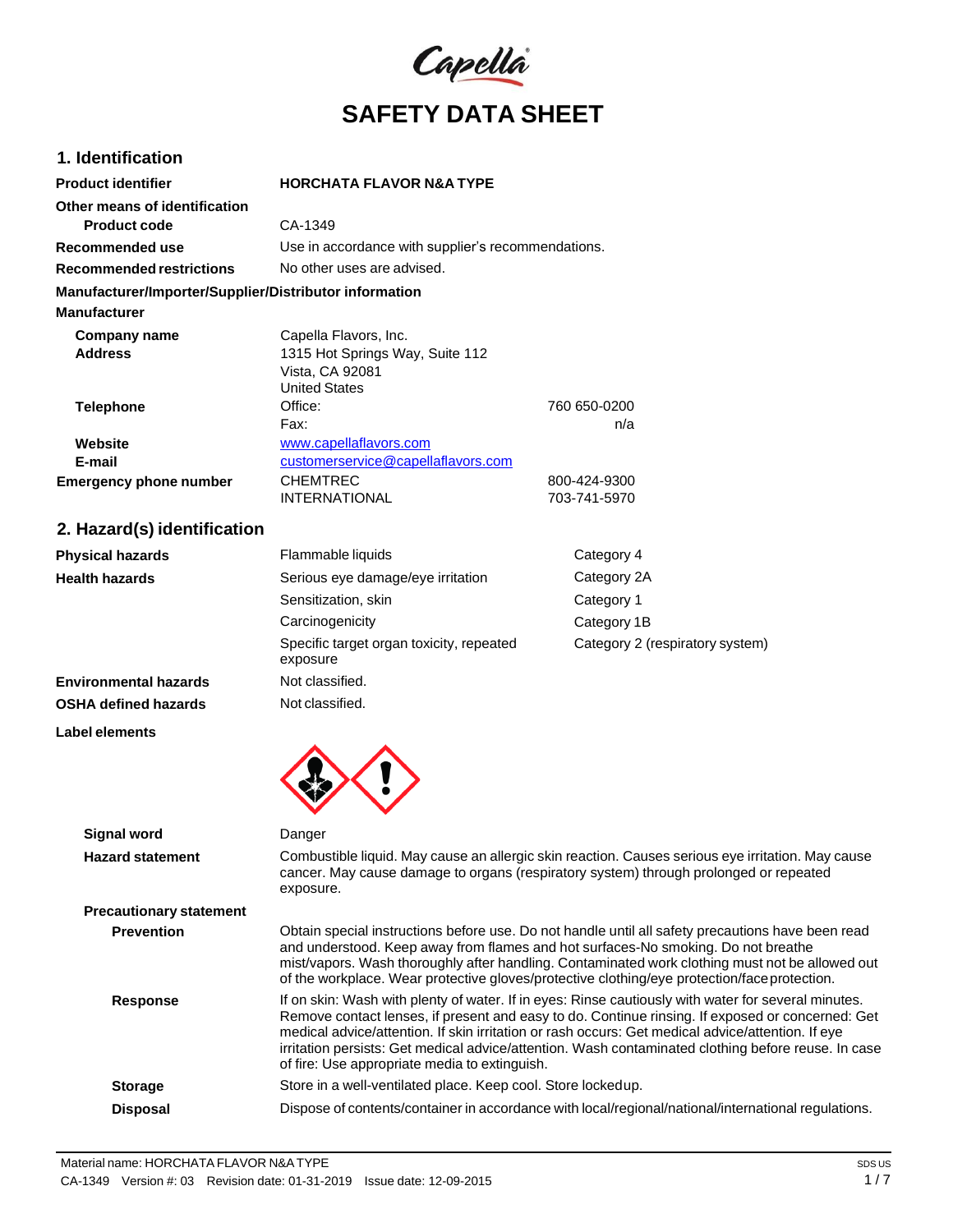This product contains a butter flavoring other than diacetyl. The health effects of these materials are currently being studied for potential respiratory hazards. Avoid eye contact or breathing dust, powder, mist or vapor from this product as irritation of the eyes or respiratory tract may result. This product contains ingredients for which the health effects have not been fullyevaluated.

**Supplemental information** None.

## **3. Composition/information on ingredients**

**Mixtures**

| <b>Chemical name</b>                         | Common name and synonyms | <b>CAS number</b> | %         |
|----------------------------------------------|--------------------------|-------------------|-----------|
| PROPYLENE GLYCOL<br><b>NOM</b><br>NFI        |                          | $57 - 55 - 6$     | $70 - 80$ |
| VANILLIN #234                                |                          | 121-33-5          | $5 - 10$  |
| ETHYL MALTOL<br>NOM #169                     |                          | 4940-11-8         | $3 - 5$   |
| ETHYL VANILLIN #296                          |                          | 121-32-4          | $3 - 5$   |
| PENTANEDIONE, 2,3 (ACETYL<br>PROPIONYL) #205 |                          | 600-14-6          | $1 - 3$   |
| CINNAMON BARK OIL NOP #305                   |                          | 8015-91-6         | < 0.3     |
| NUTMEG OIL #176 NOP                          |                          | 8008-45-5         | < 0.2     |
| Other components below reportable levels     |                          |                   | $5 - 10$  |

\*Designates that a specific chemical identity and/or percentage of composition has been withheld as a trade secret.

#### **4. First-aid measures Inhalation Skin contact Eye contact Ingestion Most important symptoms/effects, acute and delayed Indication of immediate medical attention and special treatment needed General information 5. Fire-fighting measures Suitable extinguishing media Unsuitable extinguishing media Specific hazards arising from the chemical Special protective equipment and precautions forfirefighters Fire fighting equipment/instructions Specific methods General fire hazards** Remove victim to fresh air and keep at rest in a position comfortable for breathing. If experiencing respiratory symptoms: Call a poison center or doctor/physician. Remove contaminated clothing immediately and wash skin with soap and water. In case of eczema or other skin disorders: Seek medical attention and take along these instructions. Immediately flush eyes with plenty of water for at least 15 minutes. Remove contact lenses, if present and easy to do. Continue rinsing. Get medical attention if irritation develops and persists. Rinse mouth. Get medical attention if symptomsoccur. Severe eye irritation. Symptoms may include stinging, tearing, redness, swelling, and blurred vision. May cause an allergic skin reaction. Dermatitis. Rash. Prolonged exposure may cause chronic effects. Provide general supportive measures and treat symptomatically. In case of shortness of breath, give oxygen. Keep victim warm. Keep victim under observation. Symptoms may bedelayed. IF exposed or concerned: Get medical advice/attention. If you feel unwell, seek medical advice (show the label where possible). Ensure that medical personnel are aware of the material(s) involved, and take precautions to protect themselves. Wash contaminated clothing beforereuse. Water fog. Alcohol resistant foam. Dry chemical powder. Carbon dioxide (CO2). Do not use water jet as an extinguisher, as this will spread thefire. The product is combustible, and heating may generate vapors which may form explosive vapor/air mixtures. During fire, gases hazardous to health may be formed. Self-contained breathing apparatus and full protective clothing must be worn in case of fire. In case of fire and/or explosion do not breathe fumes. Move containers from fire area if you can do so without risk. Use standard firefighting procedures and consider the hazards of other involved materials. Combustible liquid.

## **6. Accidental release measures**

**Personal precautions, protective equipment and emergency procedures** Keep unnecessary personnel away. Keep people away from and upwind of spill/leak. Eliminate all ignition sources (no smoking, flares, sparks, or flames in immediate area). Wear appropriate protective equipment and clothing during clean-up. Do not breathe mist/vapors. Avoid inhalation of vapor, fumes, dust and/or mist from the spilled material. Do not touch damaged containers or spilled material unless wearing appropriate protective clothing. Ensure adequate ventilation. Local authorities should be advised if significant spillages cannot be contained. For personal protection, see section 8 of the SDS.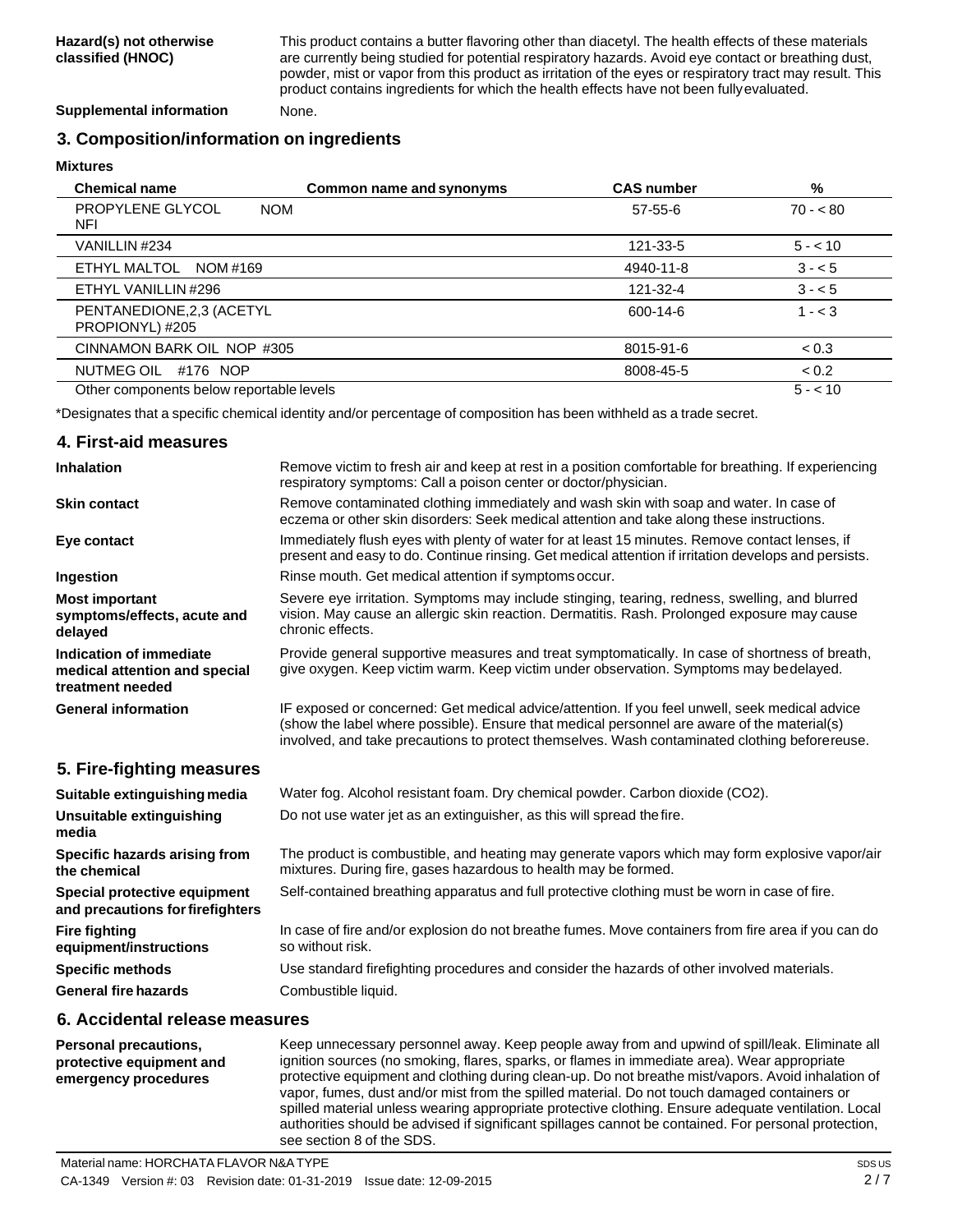| <b>Methods and materials for</b><br>containment and cleaning up | Use water spray to reduce vapors or divert vapor cloud drift. Eliminate all ignition sources (no<br>smoking, flares, sparks, or flames in immediate area). Keep combustibles (wood, paper, oil, etc.)<br>away from spilled material.                                                                                                                                                                                                                                                                                        |
|-----------------------------------------------------------------|-----------------------------------------------------------------------------------------------------------------------------------------------------------------------------------------------------------------------------------------------------------------------------------------------------------------------------------------------------------------------------------------------------------------------------------------------------------------------------------------------------------------------------|
|                                                                 | Large Spills: Stop the flow of material, if this is without risk. Dike the spilled material, where this is<br>possible. Use a non-combustible material like vermiculite, sand or earth to soak up the product<br>and place into a container for later disposal. Following product recovery, flush area with water.                                                                                                                                                                                                          |
|                                                                 | Small Spills: Absorb with earth, sand or other non-combustible material and transfer to containers<br>for later disposal. Wipe up with absorbent material (e.g. cloth, fleece). Clean surface thoroughly to<br>remove residual contamination.                                                                                                                                                                                                                                                                               |
|                                                                 | Never return spills to original containers for re-use. Put material in suitable, covered, labeled<br>containers. For waste disposal, see section 13 of the SDS.                                                                                                                                                                                                                                                                                                                                                             |
| <b>Environmental precautions</b>                                | Avoid discharge into drains, water courses or onto the ground.                                                                                                                                                                                                                                                                                                                                                                                                                                                              |
| 7. Handling and storage                                         |                                                                                                                                                                                                                                                                                                                                                                                                                                                                                                                             |
| <b>Precautions for safe handling</b>                            | Obtain special instructions before use. Do not handle until all safety precautions have been read<br>and understood. Keep away from open flames, hot surfaces and sources of ignition. When using<br>do not smoke. Do not breathe mist/vapors. Avoid contact with eyes, skin, and clothing. Avoid<br>prolonged exposure. Should be handled in closed systems, if possible. Use only outdoors or in a<br>well-ventilated area. Wear appropriate personal protective equipment. Observe good industrial<br>hygiene practices. |
| Conditions for safe storage,<br>including any incompatibilities | Store locked up. Keep away from heat, sparks and open flame. Store in a cool, dry place out of<br>direct sunlight. Store in tightly closed container. Store in a well-ventilated place. Keep in an area<br>equipped with sprinklers. Store away from incompatible materials (see Section 10 of the SDS).                                                                                                                                                                                                                    |

# **8. Exposure controls/personal protection**

#### **Occupational exposure limits**

The following constituents are the only constituents of the product which have a PEL, TLV or other recommended exposure limit. At this time, the other constituents have no known exposure limits.

| US. Workplace Environmental Exposure Level (WEEL) Guides |                                                                                                                                                                                                                                                                                                                                                                                             |                     |             |  |
|----------------------------------------------------------|---------------------------------------------------------------------------------------------------------------------------------------------------------------------------------------------------------------------------------------------------------------------------------------------------------------------------------------------------------------------------------------------|---------------------|-------------|--|
| <b>Components</b>                                        | <b>Type</b>                                                                                                                                                                                                                                                                                                                                                                                 | Value               | <b>Form</b> |  |
| PROPYLENE GLYCOL<br>NOM NFI (CAS 57-55-6)                | TWA                                                                                                                                                                                                                                                                                                                                                                                         | $10$ mg/m $3$       | Aerosol.    |  |
| VANILLIN #234 (CAS<br>$121 - 33 - 5$                     | <b>TWA</b>                                                                                                                                                                                                                                                                                                                                                                                  | $10 \text{ mg/m}$ 3 |             |  |
| <b>Biological limit values</b>                           | No biological exposure limits noted for the ingredient(s).                                                                                                                                                                                                                                                                                                                                  |                     |             |  |
| Appropriate engineering<br>controls                      | Good general ventilation should be used. Ventilation rates should be matched to conditions. If<br>applicable, use process enclosures, local exhaust ventilation, or other engineering controls to<br>maintain airborne levels below recommended exposure limits. If exposure limits have not been<br>established, maintain airborne levels to an acceptable level. Provide eyewash station. |                     |             |  |
|                                                          | Individual protection measures, such as personal protective equipment                                                                                                                                                                                                                                                                                                                       |                     |             |  |
| <b>Eye/face protection</b>                               | Chemical respirator with organic vapor cartridge and full facepiece.                                                                                                                                                                                                                                                                                                                        |                     |             |  |
| <b>Skin protection</b>                                   |                                                                                                                                                                                                                                                                                                                                                                                             |                     |             |  |
| <b>Hand protection</b>                                   | Wear appropriate chemical resistant gloves.                                                                                                                                                                                                                                                                                                                                                 |                     |             |  |
| Other                                                    | Wear appropriate chemical resistant clothing. Use of an impervious apron is recommended.                                                                                                                                                                                                                                                                                                    |                     |             |  |
| <b>Respiratory protection</b>                            | Chemical respirator with organic vapor cartridge and full facepiece.                                                                                                                                                                                                                                                                                                                        |                     |             |  |
| <b>Thermal hazards</b>                                   | Wear appropriate thermal protective clothing, whennecessary.                                                                                                                                                                                                                                                                                                                                |                     |             |  |
| <b>General hygiene</b><br>considerations                 | Observe any medical surveillance requirements. When using do not smoke. Always observe good<br>personal hygiene measures, such as washing after handling the material and before eating,<br>drinking, and/or smoking. Routinely wash work clothing and protective equipment to remove<br>contaminants. Contaminated work clothing should not be allowed out of the workplace.               |                     |             |  |

## **9. Physical and chemical properties**

| Appearance            |                |
|-----------------------|----------------|
| <b>Physical state</b> | Liquid.        |
| Form                  | Liquid.        |
| Color                 | Not available. |
| Odor                  | Not available. |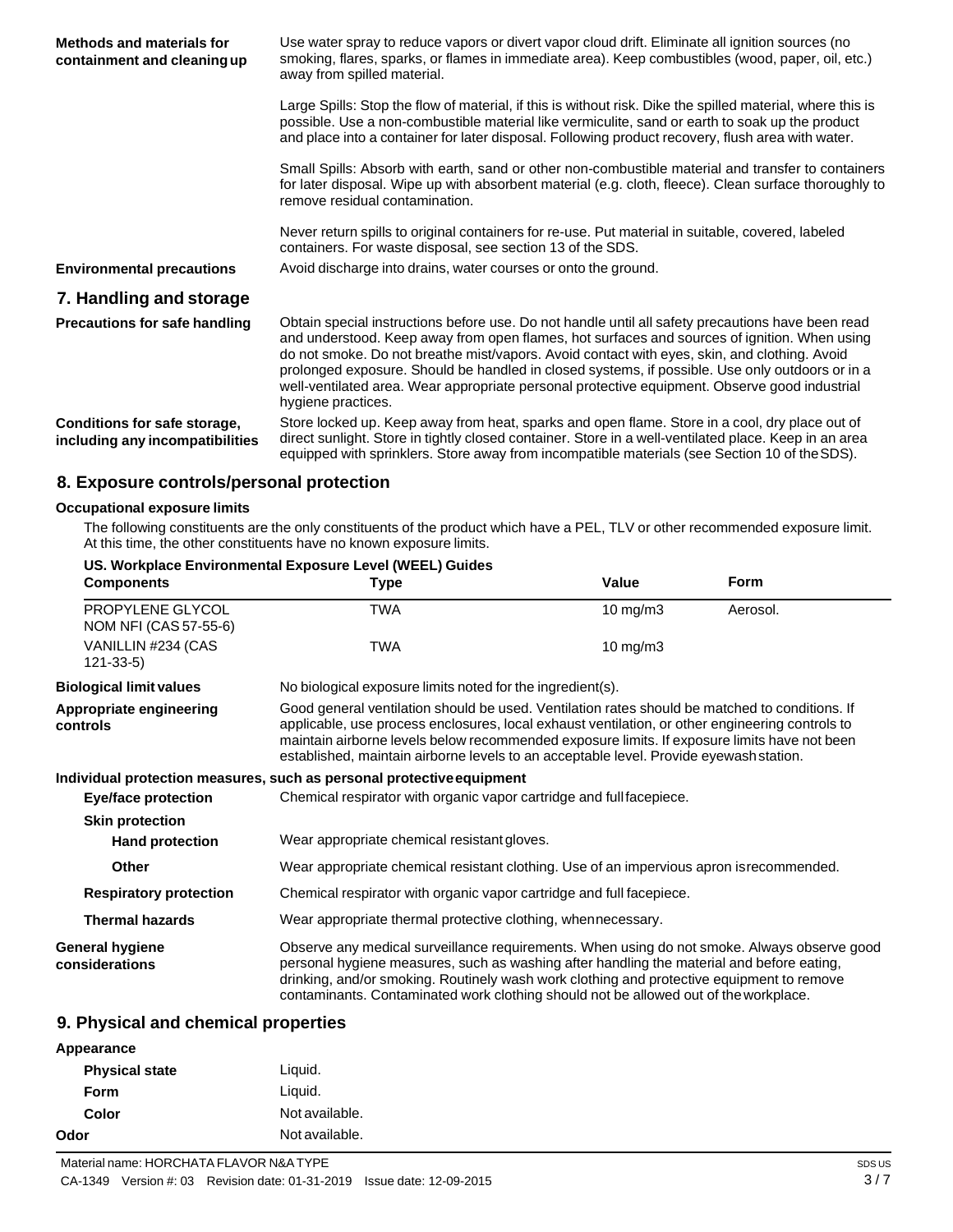| <b>Odor threshold</b>                             | Not available.                                                                                                                                                           |
|---------------------------------------------------|--------------------------------------------------------------------------------------------------------------------------------------------------------------------------|
| рH                                                | Not available.                                                                                                                                                           |
| Melting point/freezing point                      | -74.2 $\degree$ F (-59 $\degree$ C) estimated                                                                                                                            |
| Initial boiling point and boiling<br>range        | 370.76 °F (188.2 °C) estimated                                                                                                                                           |
| <b>Flash point</b>                                | 189.0 °F (87.2 °C) Closed Cup                                                                                                                                            |
| <b>Evaporation rate</b>                           | Not available.                                                                                                                                                           |
| Flammability (solid, gas)                         | Not applicable.                                                                                                                                                          |
| Upper/lower flammability or explosive limits      |                                                                                                                                                                          |
| <b>Flammability limit - lower</b><br>(%)          | Not available.                                                                                                                                                           |
| <b>Flammability limit - upper</b><br>(%)          | Not available.                                                                                                                                                           |
| Explosive limit - lower (%)                       | Not available.                                                                                                                                                           |
| Explosive limit - upper (%)                       | Not available.                                                                                                                                                           |
| Vapor pressure                                    | 0.15 hPa estimated                                                                                                                                                       |
| <b>Vapor density</b>                              | Not available.                                                                                                                                                           |
| <b>Relative density</b>                           | Not available.                                                                                                                                                           |
| Solubility(ies)                                   |                                                                                                                                                                          |
| <b>Solubility (water)</b>                         | Not available.                                                                                                                                                           |
| <b>Partition coefficient</b><br>(n-octanol/water) | Not available.                                                                                                                                                           |
| <b>Auto-ignition temperature</b>                  | 700 °F (371.11 °C) estimated                                                                                                                                             |
| <b>Decomposition temperature</b>                  | Not available.                                                                                                                                                           |
| <b>Viscosity</b>                                  | Not available.                                                                                                                                                           |
| <b>Other information</b>                          |                                                                                                                                                                          |
| <b>Explosive properties</b>                       | Not explosive.                                                                                                                                                           |
| <b>Flammability class</b>                         | Combustible IIIA estimated                                                                                                                                               |
| <b>Oxidizing properties</b>                       | Not oxidizing.                                                                                                                                                           |
| <b>Refractive index</b>                           | 1.4347 - 1.4647                                                                                                                                                          |
| <b>Specific gravity</b>                           | $1.05 - 1.08$                                                                                                                                                            |
| 10. Stability and reactivity                      |                                                                                                                                                                          |
| <b>Reactivity</b>                                 | The product is stable and non-reactive under normal conditions of use, storage and transport.                                                                            |
| <b>Chemical stability</b>                         | Material is stable under normal conditions.                                                                                                                              |
| <b>Possibility of hazardous</b><br>reactions      | No dangerous reaction known under conditions of normaluse.                                                                                                               |
| <b>Conditions to avoid</b>                        | Keep away from heat, hot surfaces, sparks, open flames and other ignition sources. Avoid<br>temperatures exceeding the flash point. Contact with incompatible materials. |
| Incompatible materials                            | Strong oxidizing agents.                                                                                                                                                 |
| <b>Hazardous decomposition</b><br>products        | No hazardous decomposition products areknown.                                                                                                                            |
| 11. Toxicological information                     |                                                                                                                                                                          |
| Information on likely routes of exposure          |                                                                                                                                                                          |
| <b>Inhalation</b>                                 | May cause irritation to the respiratory system. Prolonged inhalation may beharmful.                                                                                      |
| <b>Skin contact</b>                               | May cause an allergic skin reaction.                                                                                                                                     |
| Eye contact                                       | Causes serious eye irritation.                                                                                                                                           |
| Ingestion                                         | Expected to be a low ingestion hazard.                                                                                                                                   |
| Symptoms related to the<br>physical, chemical and | Severe eye irritation. Symptoms may include stinging, tearing, redness, swelling, and blurred<br>vision. May cause an allergic skin reaction. Dermatitis. Rash.          |

**toxicological characteristics**

## **Information on toxicological effects**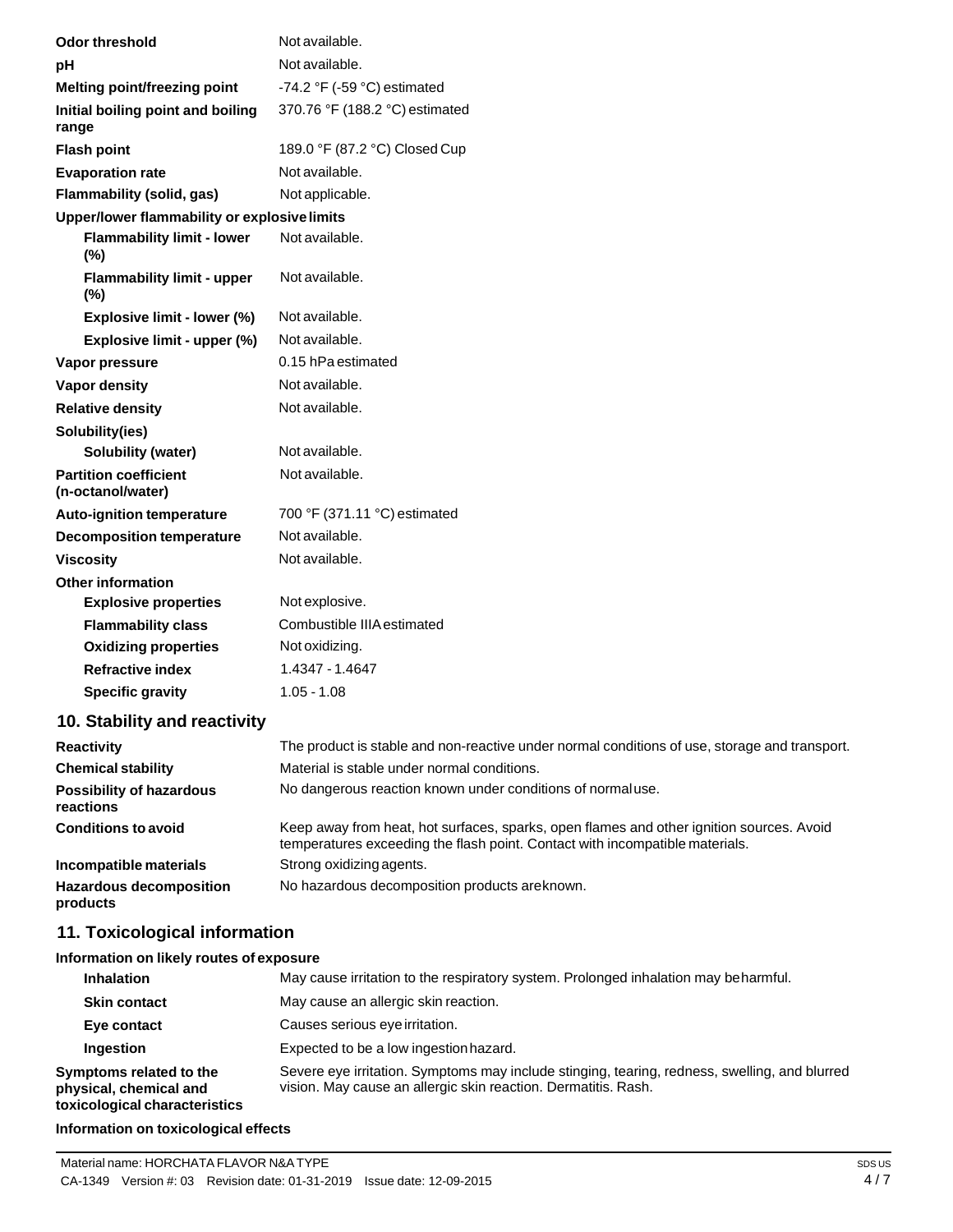| <b>Acute toxicity</b>                                                         |                                                                                                                                                                                                                        |                                                                                                                                                                                                       |
|-------------------------------------------------------------------------------|------------------------------------------------------------------------------------------------------------------------------------------------------------------------------------------------------------------------|-------------------------------------------------------------------------------------------------------------------------------------------------------------------------------------------------------|
| <b>Components</b>                                                             | <b>Species</b>                                                                                                                                                                                                         | <b>Test Results</b>                                                                                                                                                                                   |
| NUTMEG OIL #176 NOP (CAS 8008-45-5)                                           |                                                                                                                                                                                                                        |                                                                                                                                                                                                       |
| <b>Acute</b>                                                                  |                                                                                                                                                                                                                        |                                                                                                                                                                                                       |
| Oral                                                                          |                                                                                                                                                                                                                        |                                                                                                                                                                                                       |
| LD50                                                                          | Rat                                                                                                                                                                                                                    | 2620 mg/kg                                                                                                                                                                                            |
| <b>Skin corrosion/irritation</b>                                              |                                                                                                                                                                                                                        | Prolonged skin contact may cause temporary irritation.                                                                                                                                                |
| Serious eye damage/eye<br>irritation                                          | Causes serious eye irritation.                                                                                                                                                                                         |                                                                                                                                                                                                       |
| Respiratory or skinsensitization                                              |                                                                                                                                                                                                                        |                                                                                                                                                                                                       |
| <b>Respiratory sensitization</b>                                              | Not a respiratory sensitizer.                                                                                                                                                                                          |                                                                                                                                                                                                       |
| <b>Skin sensitization</b>                                                     | May cause an allergic skin reaction.                                                                                                                                                                                   |                                                                                                                                                                                                       |
| <b>Germ cell mutagenicity</b>                                                 | mutagenic or genotoxic.                                                                                                                                                                                                | No data available to indicate product or any components present at greater than 0.1% are                                                                                                              |
| Carcinogenicity                                                               | May cause cancer.                                                                                                                                                                                                      |                                                                                                                                                                                                       |
| IARC Monographs. Overall Evaluation of Carcinogenicity                        |                                                                                                                                                                                                                        |                                                                                                                                                                                                       |
| Not listed.<br>OSHA Specifically Regulated Substances (29 CFR 1910.1001-1052) |                                                                                                                                                                                                                        |                                                                                                                                                                                                       |
| Not regulated.<br>US. National Toxicology Program (NTP) Report on Carcinogens |                                                                                                                                                                                                                        |                                                                                                                                                                                                       |
| Not listed.                                                                   |                                                                                                                                                                                                                        |                                                                                                                                                                                                       |
| <b>Reproductive toxicity</b>                                                  |                                                                                                                                                                                                                        | This product is not expected to cause reproductive or developmental effects.                                                                                                                          |
| Specific target organ toxicity -<br>single exposure                           | Not classified.                                                                                                                                                                                                        |                                                                                                                                                                                                       |
| Specific target organ toxicity -<br>repeated exposure                         |                                                                                                                                                                                                                        | May cause damage to organs (respiratory system) through prolonged or repeatedexposure.                                                                                                                |
| <b>Aspiration hazard</b>                                                      | Not an aspiration hazard.                                                                                                                                                                                              |                                                                                                                                                                                                       |
| <b>Chronic effects</b>                                                        | Prolonged inhalation may be harmful. May cause damage to organs through prolonged or<br>repeated exposure.                                                                                                             |                                                                                                                                                                                                       |
| 12. Ecological information                                                    |                                                                                                                                                                                                                        |                                                                                                                                                                                                       |
| <b>Ecotoxicity</b>                                                            |                                                                                                                                                                                                                        | The product is not classified as environmentally hazardous. However, this does not exclude the<br>possibility that large or frequent spills can have a harmful or damaging effect on the environment. |
| Persistence and degradability                                                 | No data is available on the degradability of any ingredients in the mixture.                                                                                                                                           |                                                                                                                                                                                                       |
| <b>Bioaccumulative potential</b>                                              |                                                                                                                                                                                                                        |                                                                                                                                                                                                       |
| Partition coefficient n-octanol / water (log Kow)                             |                                                                                                                                                                                                                        |                                                                                                                                                                                                       |
| ETHYL VANILLIN #296                                                           |                                                                                                                                                                                                                        | 1.61                                                                                                                                                                                                  |
| PROPYLENE GLYCOL<br>VANILLIN #234                                             | <b>NOM NFI</b>                                                                                                                                                                                                         | $-0.92$<br>1.37                                                                                                                                                                                       |
| <b>Mobility in soil</b>                                                       | No data available.                                                                                                                                                                                                     |                                                                                                                                                                                                       |
| <b>Other adverse effects</b>                                                  |                                                                                                                                                                                                                        | No other adverse environmental effects (e.g. ozone depletion, photochemical ozone creation                                                                                                            |
|                                                                               |                                                                                                                                                                                                                        | potential, endocrine disruption, global warming potential) are expected from this component.                                                                                                          |
| 13. Disposal considerations                                                   |                                                                                                                                                                                                                        |                                                                                                                                                                                                       |
| <b>Disposal instructions</b>                                                  |                                                                                                                                                                                                                        | Collect and reclaim or dispose in sealed containers at licensed waste disposal site. Dispose of<br>contents/container in accordance with local/regional/national/international regulations.           |
| <b>Local disposal regulations</b>                                             |                                                                                                                                                                                                                        | Dispose in accordance with all applicableregulations.                                                                                                                                                 |
| Hazardous waste code                                                          | disposal company.                                                                                                                                                                                                      | The waste code should be assigned in discussion between the user, the producer and the waste                                                                                                          |
| Waste from residues / unused<br>products                                      | Dispose of in accordance with local regulations. Empty containers or liners may retain some<br>product residues. This material and its container must be disposed of in a safe manner (see:<br>Disposal instructions). |                                                                                                                                                                                                       |
|                                                                               |                                                                                                                                                                                                                        |                                                                                                                                                                                                       |

**Contaminated packaging** Since emptied containers may retain product residue, follow label warnings even after container is emptied. Empty containers should be taken to an approved waste handling site for recycling or disposal.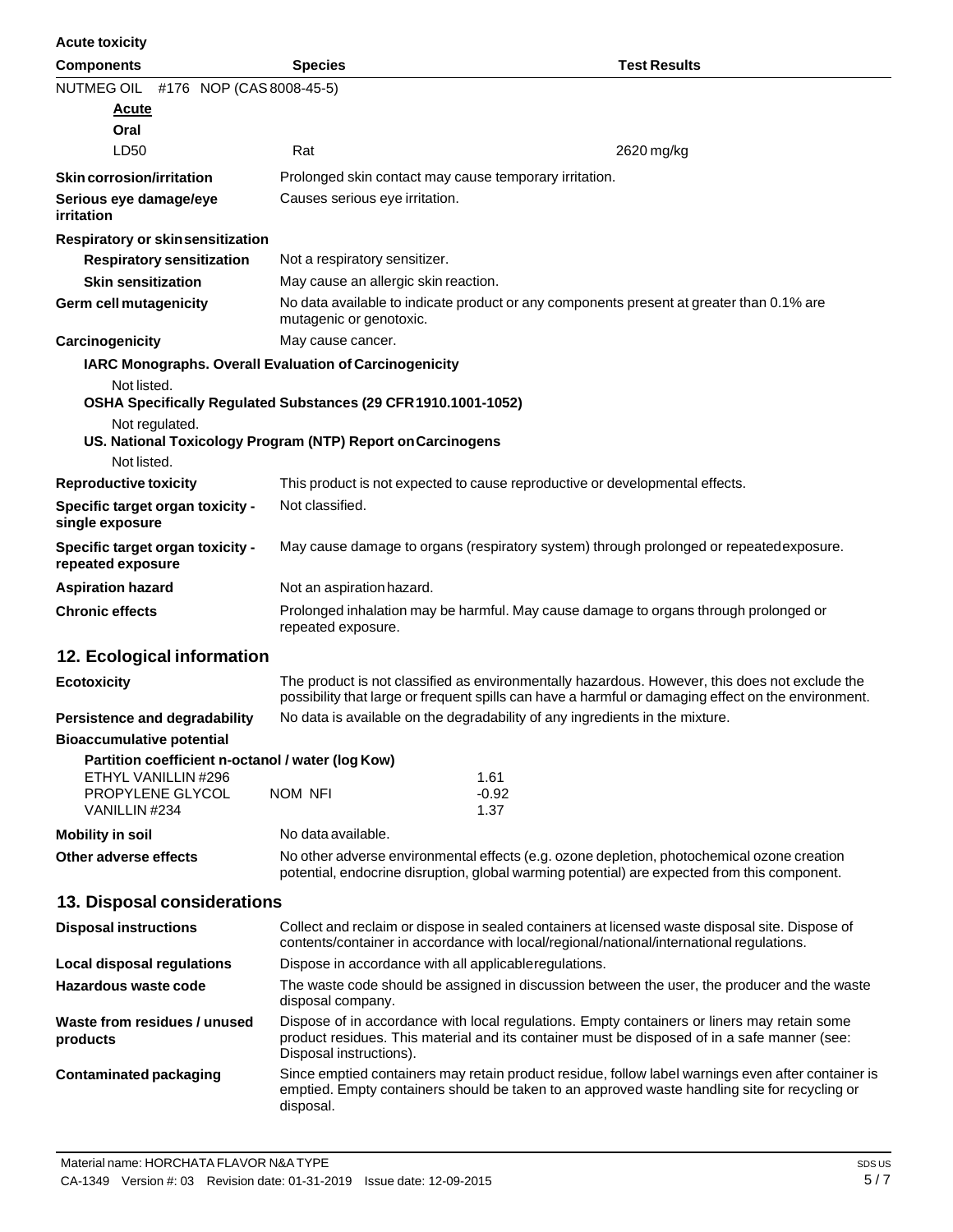## **14. Transport information**

## **DOT**

Not regulated as dangerous goods.

## **IATA**

Not regulated as dangerous goods.

## **IMDG**

Not regulated as dangerous goods.

**Transport in bulk according to Annex II of MARPOL 73/78 and the IBC Code** Not established.

## **15. Regulatory information**

#### **US** federal regulations

This product is a "Hazardous Chemical" as defined by the OSHA Hazard Communication Standard, 29 CFR 1910.1200.

## **Toxic Substances Control Act (TSCA)**

**TSCA Section 12(b) Export Notification (40 CFR 707, Subpt.D)**

Not regulated.

## **CERCLA Hazardous Substance List (40 CFR302.4)**

Not listed.

**SARA 304 Emergency release notification**

Not regulated.

**OSHA Specifically Regulated Substances (29 CFR1910.1001-1052)**

Not regulated.

## **Superfund Amendments and Reauthorization Act of 1986(SARA)**

**SARA 302 Extremely hazardous substance**

Not listed.

**SARA 311/312 Hazardous chemical** No (Exempt)

## **SARA 313 (TRIreporting)**

Not regulated.

## **Other federal regulations**

**Clean Air Act (CAA) Section 112 Hazardous Air Pollutants (HAPs)List**

Not regulated.

**Clean Air Act (CAA) Section 112(r) Accidental Release Prevention (40 CFR 68.130)**

Not regulated.

**Safe Drinking Water Act** Not regulated.

**(SDWA)**

## **FEMA Priority Substances Respiratory Health and Safety in the Flavor ManufacturingWorkplace**

PENTANEDIONE,2,3 (ACETYL PROPIONYL) #205 High priority (CAS 600-14-6)

## **US state regulations**

## **California Proposition 65**

California Safe Drinking Water and Toxic Enforcement Act of 1986 (Proposition 65): Thismaterial is not known to contain any chemicals currently listed as carcinogens or reproductive toxins. For more information go to [www.P65Warnings.ca.gov.](http://www.p65warnings.ca.gov/)

#### **International Inventories**

| Country(s) or region | Inventory name                                                            | On inventory (yes/no)* |
|----------------------|---------------------------------------------------------------------------|------------------------|
| Australia            | Australian Inventory of Chemical Substances (AICS)                        | Yes                    |
| Canada               | Domestic Substances List (DSL)                                            | Yes                    |
| Canada               | Non-Domestic Substances List (NDSL)                                       | No.                    |
| China                | Inventory of Existing Chemical Substances in China (IECSC)                | Yes                    |
| Europe               | European Inventory of Existing Commercial Chemical<br>Substances (EINECS) | No.                    |
| Europe               | European List of Notified Chemical Substances (ELINCS)                    | No                     |